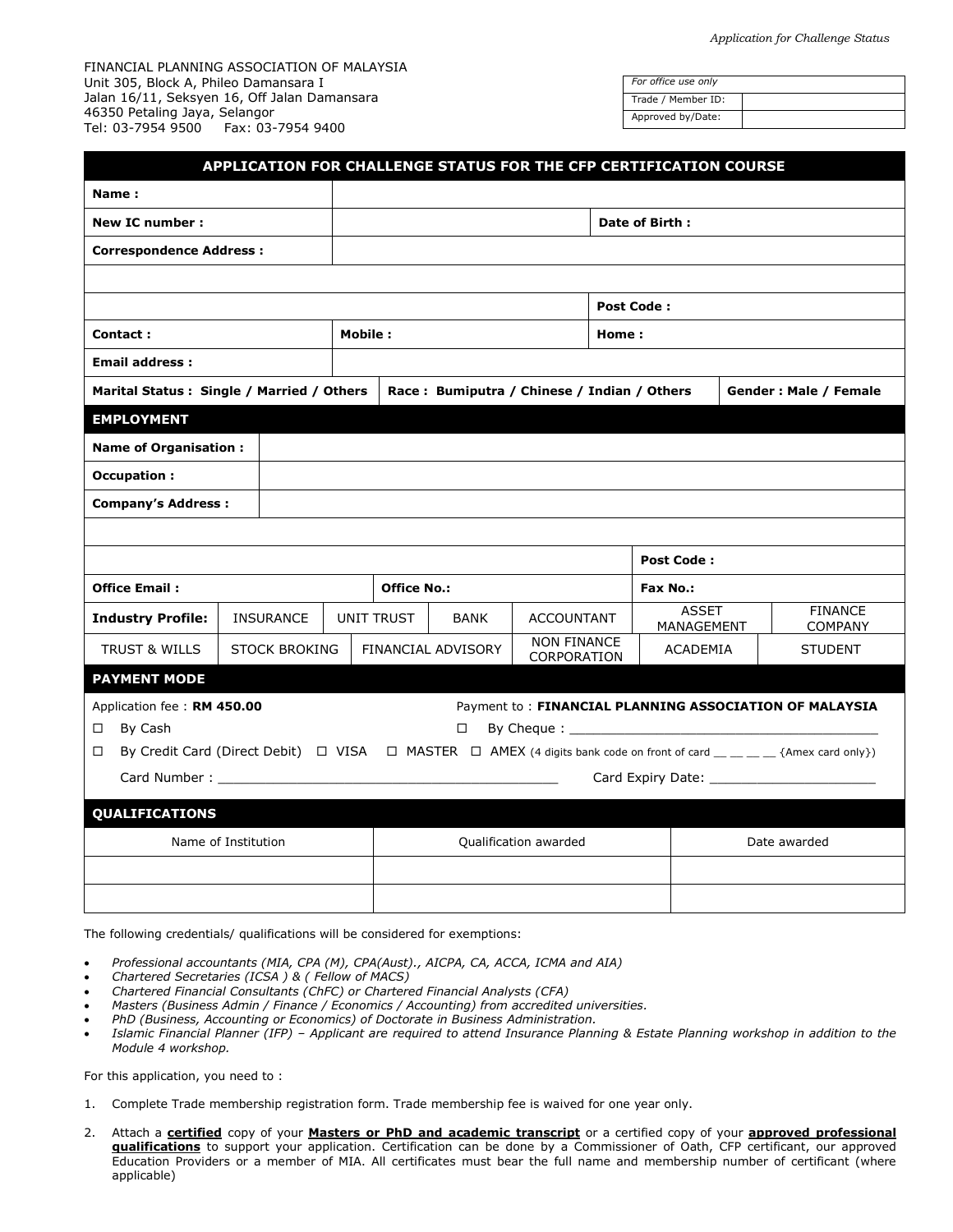- 3. Enclose letter(s) from present/past employer(s) confirming 3 years of relevant work experience. If you are self-employed, a CFP certificant or a member of MIA can attest to your years of work experience.
- 4. All applications are subject to review and approval by FPAM. FPAM may in its absolute discretion refuse to grant the challenge status exemption to any applicant.
- 5. If you have any concerns, issues or further queries regarding your challenge status exemption, please contact us by email at *membership@fpam.org.my*

**The application fee for Challenge Status excludes all examination fees.** Please note applications that are incomplete or not supported by certified copies of documents will not be processed. *Fax and /or photocopy applications will not be accepted.*

Those seeking for challenge status must apply for exemption **at least one month before registration for any examination**. Applications for challenge status must not be submitted together with your examination registration form. **Failure to comply will result in your application for challenge status not being processed in time for your next examination**.

Please take note that the application fee is valid for 3 consecutive examination attempts only.

I acknowledge that I am entitled to a maximum of **3 consecutive** examination attempts only for challenge status, commencing immediately after obtaining approval from FPAM.

I hereby declare that all information is true to the best of my knowledge, and I understand that FPAM reserves the right to verify the information that I have provided in this form.

Signature Date

\_\_\_\_\_\_\_\_\_\_\_\_\_\_\_\_\_\_\_\_\_\_\_\_ \_\_\_\_\_\_\_\_\_\_\_\_\_\_\_\_\_\_\_